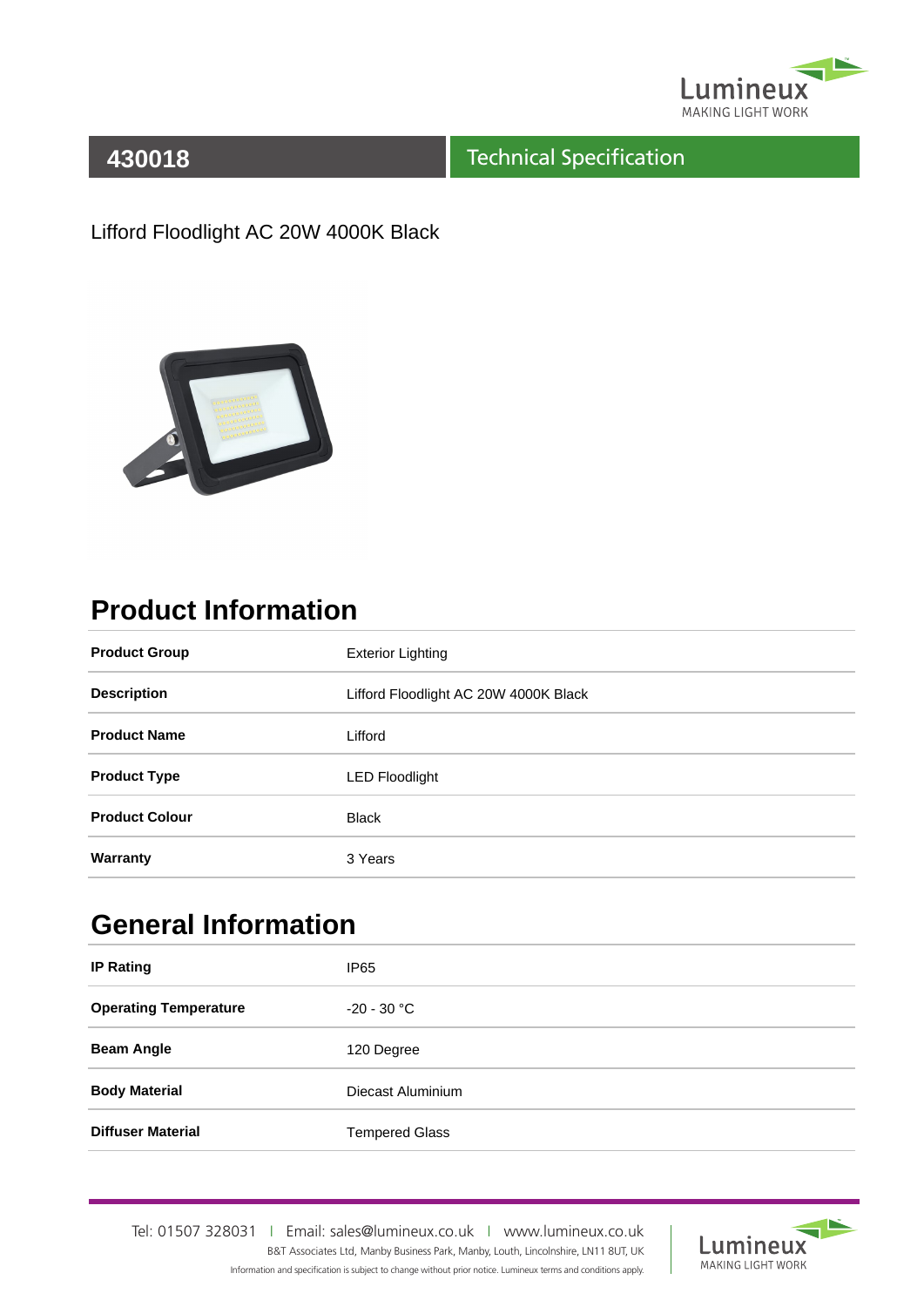

#### Technical Specification

| <b>Mounting Type</b> | Wall Mount Only |
|----------------------|-----------------|
|                      |                 |

# **LED Information**

| <b>LED Type</b>                | <b>SMD</b> |
|--------------------------------|------------|
| Lumen Output +/- 10%           | 1706lm     |
| <b>Lumens Per Circuit Watt</b> | 87Lm/W     |
| <b>LED Lifetime L70</b>        | 30000 h    |
| <b>CCT</b>                     | 4000K      |
| <b>CRI</b>                     | >80        |

# **Electrical Information**

| <b>Class</b>           | Class I           |
|------------------------|-------------------|
| <b>Circuit Wattage</b> | 19.6W             |
| <b>Connection Type</b> | Flying Lead       |
| <b>Cable Length</b>    | 1m H05RN-F 3 core |

### **Driver Information**

| <b>Input Voltage</b>       | 220 - 240V AC |
|----------------------------|---------------|
| <b>Input Current</b>       | 0.096A        |
| <b>Operating Frequency</b> | $50 - 60$ Hz  |
| <b>Power Factor</b>        | >0.90         |

# **Shipping Information**

Product Weight **COMPRESS** 0.400Kg

Tel: 01507 328031IEmail: sales@lumineux.co.ukIwww.lumineux.co.uk B&T Associates Ltd, Manby Business Park, Manby, Louth, Lincolnshire, LN11 8UT, UK Information and specification is subject to change without prior notice. Lumineux terms and conditions apply.

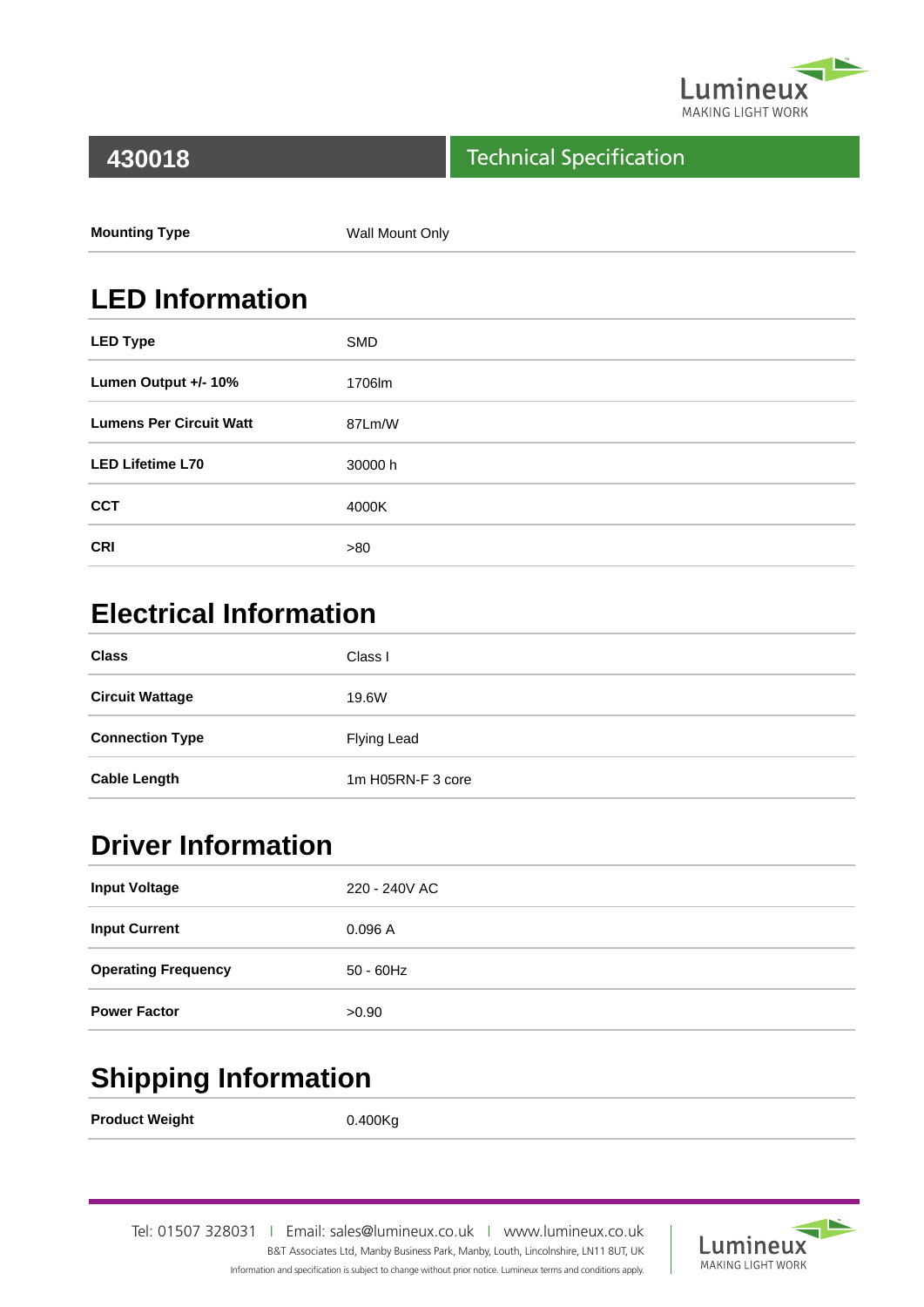

#### Technical Specification

| <b>Carton Dimensions</b> | 480mm x 380mm x 200mm |
|--------------------------|-----------------------|
| <b>Barcode</b>           | 5055379533029         |

# **Certification**

| <b>Manufactured in Accordance to</b> | BS EN 60598-1 |
|--------------------------------------|---------------|
| <b>CE Marked</b>                     | CE & UKCA     |

# **Product Dimensions**

| (C) | 29 mm  |
|-----|--------|
| (A) | 133 mm |
| (B) | 150 mm |